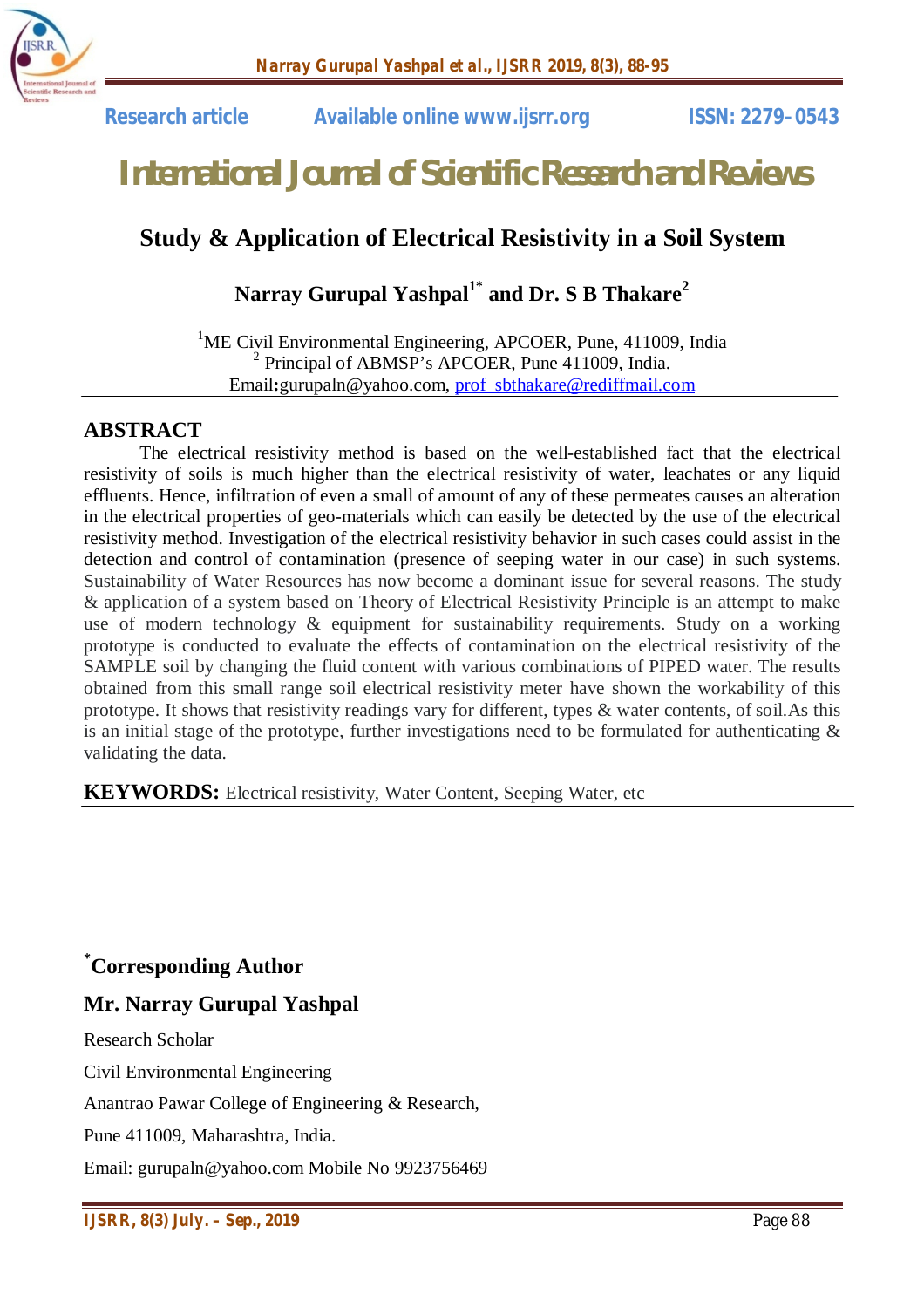#### **1. INTRODUCTION:**

Electrical Resistivity Survey is performed by passing a known electric current into ground by means of two current electrodes and the potential differences between the other two potential electrodes is measured. The potential variations may changes due to size, shape and conducting capacity of the material in the subsurface and from the quantities of potential differences and the current applied the resistance is calculated.

Dry rocks whether Non-porous or Porous are almost non-conductors otherwise the resistivity and saturated clayey sediments have low *resistivity; clay, sand and gravel* deposits that are saturated with groundwater of low ionic strength have high resistivity. Porous geological formations, which are saturated with groundwater of high ionic strength, have very less resistivity.

Electrical resistivity methods of geophysical prospecting are well established and the most important method for groundwater investigations. The electrical resistivity method is one that has been widely used because of the theoretical, operational and interpretational ease. The advantages of electrical methods also include control over depth of investigation, portability of the equipment, availability of wide range of simple and elegant interpretation techniques, and the related software etc.

#### *1.1 Objective of Study*

Electrical Resistivity Survey is performed by passing a known electric current into ground by means of two current electrodes and the potential differences between the other two potential electrodes is measured. Because soil quality may vary greatly with depth and over a wide lateral area, estimation of soil resistivity based on soil classification, provide only a rough approximation. Actual resistivity measurements are required to fully qualify the resistivity and its effects on the overall transmission system. Hence, a study of electrical resistivity in soil system will help us to apply the usage of same, through a Working Model, to investigate presence of moisture due to leakages in underground pipelines.

#### *1.2 Limitations of the Study*

Some of the limitations of this Study are; We cannot utilize this Service in Rainy Season We cannot utilize this Service for MS / GI make of water Conveying Pipelines. We cannot utilize this service if water supply lines are laid besides leaking drain lines.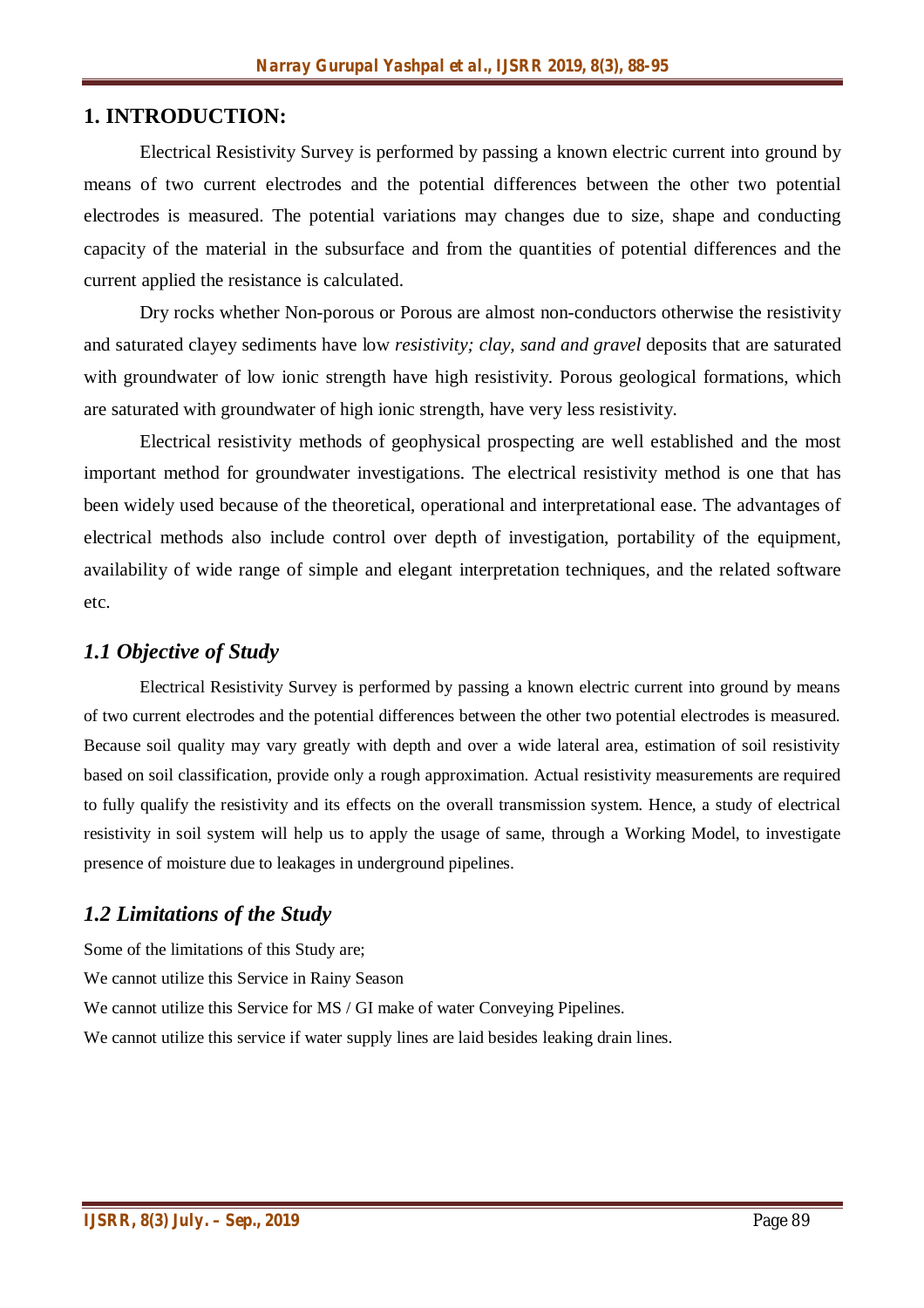#### **2. LITERATURE REVIEW**

## *Correlation between Electrical Resistivity and Water Content of Sand<sup>1</sup>*

The usual practice is to apply direct or alternating current between two electrodes and measure the difference of potential between two other electrodes implanted in the ground that do not carry current.

The theory and field methods used for resistivity surveys are based on the use of Direct Current, because it allows greater depth of investigation than Alternating Current (AC) and it avoids the complexities caused by effects of ground inductance and capacitance and resulting frequency dependence of resistivity.

The clean, oven dried fine sand passing through a 425 micron IS sieve and bore-well water is taken for preparing all the specimens. The specific gravity of oven dried sand is determined by pyconometer method and pH of water was measured in the pH meter in the laboratory. The predefined quantity of water is added in sand and is kept in plastic bags for 24 hours for maturing. This wet sand of known water content is used for filling in the P.V.C. mould in three layers for performing electrical resistivity tests.

#### *Electrical Resistivity of Sandy Soil with Water, Leachates & Seawater<sup>2</sup>*

It can be observed that the electrical resistivity of distilled water is greater than that of tapwater at the same gravimetric water content and diffusion coefficient for same ionic species of clays.

This disparity is because the tap water contains more ions and hence is more conductive than distilled water. The greater presence of ions also accounts for the observation that the changes in electrical resistivity produced by a gradual increase in tap water content are more pronounced than the changes due to increases in distilled water content.

It can thus be inferred that the type of permeate has quite a significant impact on the electrical resistivity of sandy soil.

## *The Influence of Changes in Water Content on the Electrical Resistivity of a Natural Unsaturated Loess<sup>3</sup>*

Non-destructive methods of measuring water content in soils have been extensively developed in the last decades, especially in soil science.

Among these methods, the measurements based on the electrical resistivity are simple and reliable thanks to the clear relationship between the water content and the electrical resistivity of soils.

In this work, a new electrical resistivity probe was developed to monitor the change in local water content in the tri-axial apparatus. The probe is composed of two-pair of electrodes, and an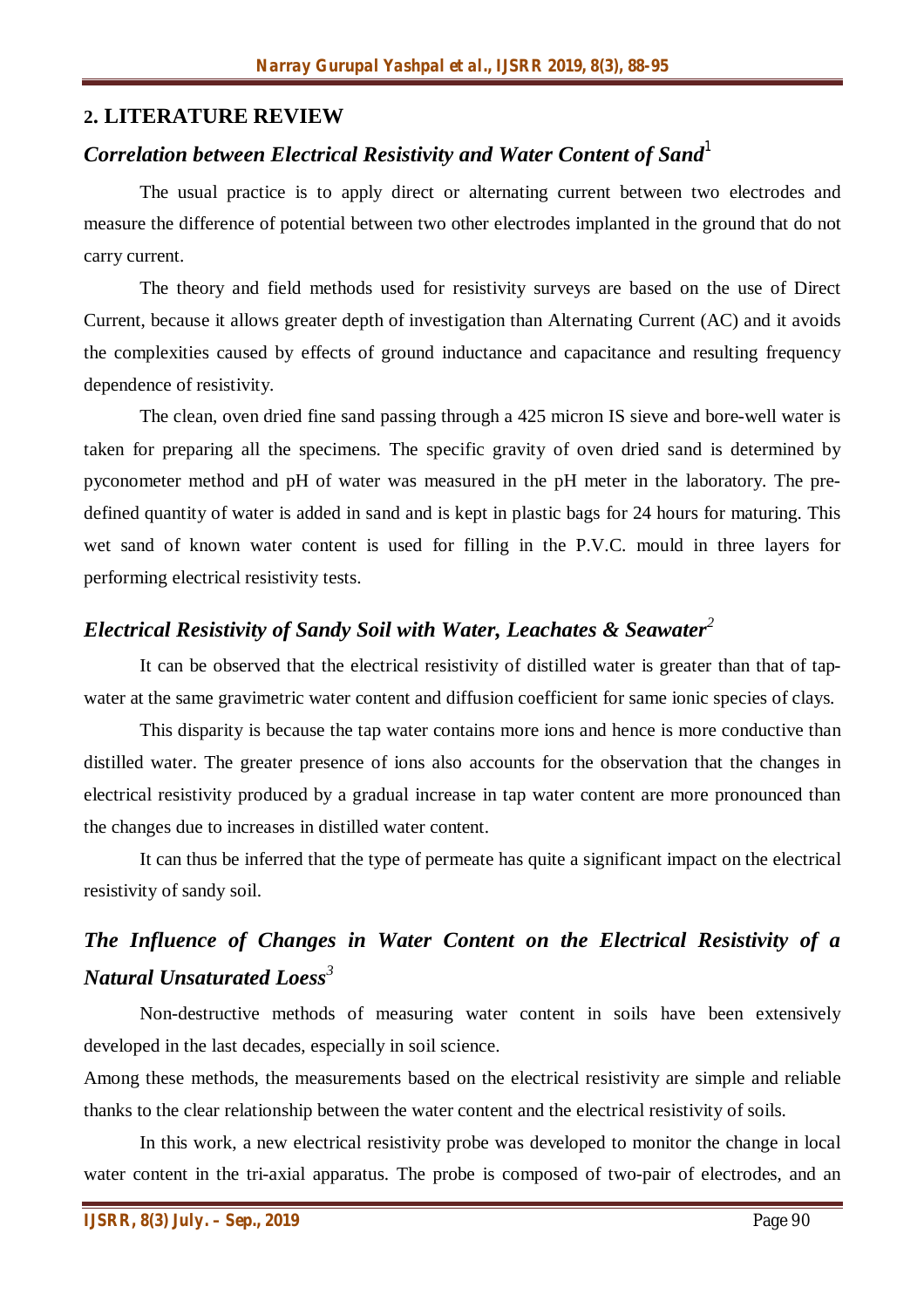electrical current is induced through the soil at the vicinity of the contact between the probe and the specimen.

#### *Soil Water Retention and Electrical Resistivity<sup>4</sup>*

The electrical resistivity or conductivity of the soil-water system is related with the mobility of electrical charges in water and with the mobility of soil water itself. Yet it can be a measure of solute retention in soil. In addition, the electrical properties of soil-water system such as electrical resistivity, conductivity, and electrical potential are easily measured in both field and laboratory conditions. The objectives of the study are to discuss the influence of soil water retention on electrical properties of soil water based on the thermodynamic theories and to show experimentally the different mechanisms of electrical conductivity and water retention at different soil water content ranges. Theories of soil water retention and electrical conductivity as well as experimental data are combined to develop the relationships between electrical resistivity and water content for the different water content conditions from air-dry to saturated soil.

### *Prediction of Soil Engineering Properties using Electrical Resistivity Values at Controlled Moisture Content<sup>5</sup>*

The main purpose of conducting the electrical resistivity survey is to know the soil resistivity distribution of the soil sounding volume. Falsely produced electric streams are supplied to the dirt and the subsequent potential contrasts are measured. Potential contrast examples give data on the type of subsurface heterogeneities and of their electrical properties. Electrical resistivity is defined as the material property which demonstrates the propensity of a material to oppose stream of current through it. The physical standard behind electrical resistivity sensation is the Ohm's law.

#### **3. MATERIAL AND METHODS**

- a) Black Cotton Soil
- b) Yellow Soil
- c) An AC to DC Adaptor (range 12V to 24V)
- d) Acrylic Resistivity Boxes (24 cm x 24 x 24 cm) 4 no + Water Bucket 1 no
- e) 20 mm diameter PVC pipes with Tees, Sockets, Valves, Plugs, etc.
- f) Aluminum & Copper Conductors / Probes
- g) Digital Multi-meters 2 no
- h) Electrical wires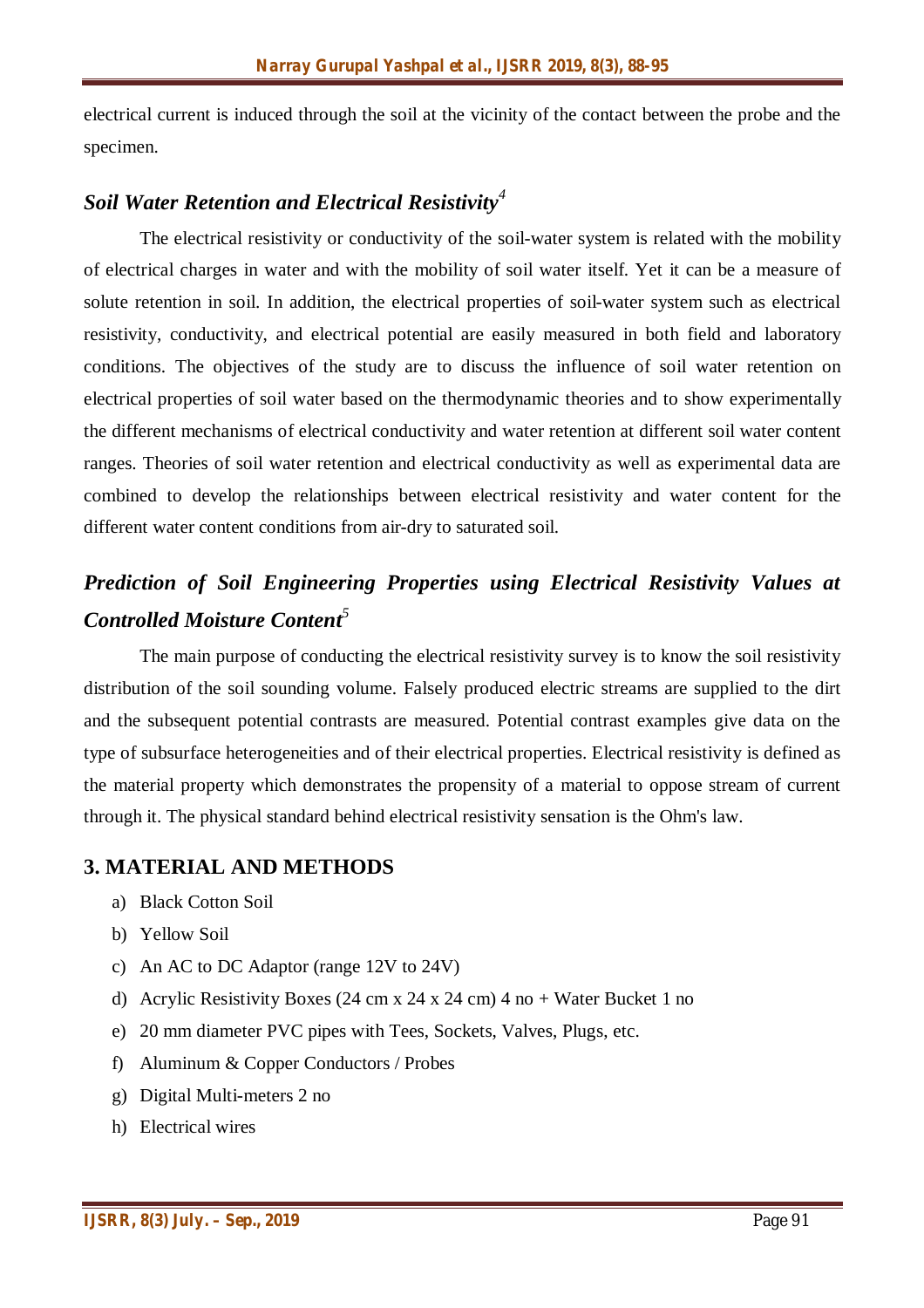The soil resistivity value is subject to great variation, due to moisture, temperature and chemical content.

In this process a known value of electric current (I) is passed into the ground by two outer metals stakes (C1 & C2) that are buried in the ground. The potential variation (V) is measured between two inner electrodes termed potential electrodes (P1and P2).

The ratio of V/I provides the resistance (R) and by multiplying R with the geo-electrical factor (K) of the electrode separation, the resistivity  $\varphi$ , and it is inverse of conductivity of the ground may be described.

The basic instruments proposed to be used are based on simple circuit diagram, as shown below, based on Wenner 4 pole method.



**Fig 1- Wenner 4 Pole Method Circuit Diagram**

For Direct Current (DC) resistivity survey, energy source is a generator in which current is injected into the specimen soil –a two layered system of Black Cotton & Yellow soils, filled in Acrylic Box of size 24 cm x 24 cm, inserted with a 20 mm diameter PVC pipe, at approximately mid-level of the Box, replicating underground water supply pipeline – using two outer electrodes (C1 & C2).

Additionally, two inner electrodes (P1 & P2) are used to measure the potential difference (voltage) due to injected current electrodes (C1 & C2). These measurements of Current & Voltage are done by using Digital Multi-meters.

These 4 probes are spaced at equal distances between each other.

In this Project, an adjustable AC to DC Adaptor is used to step up the voltage supplied from 12 V to 24 V. Based on Ohm's Law, by increasing the Voltage, Current can also be increased.

The Outer Two probes in this set-up are the Current injectors, in the soil specimen.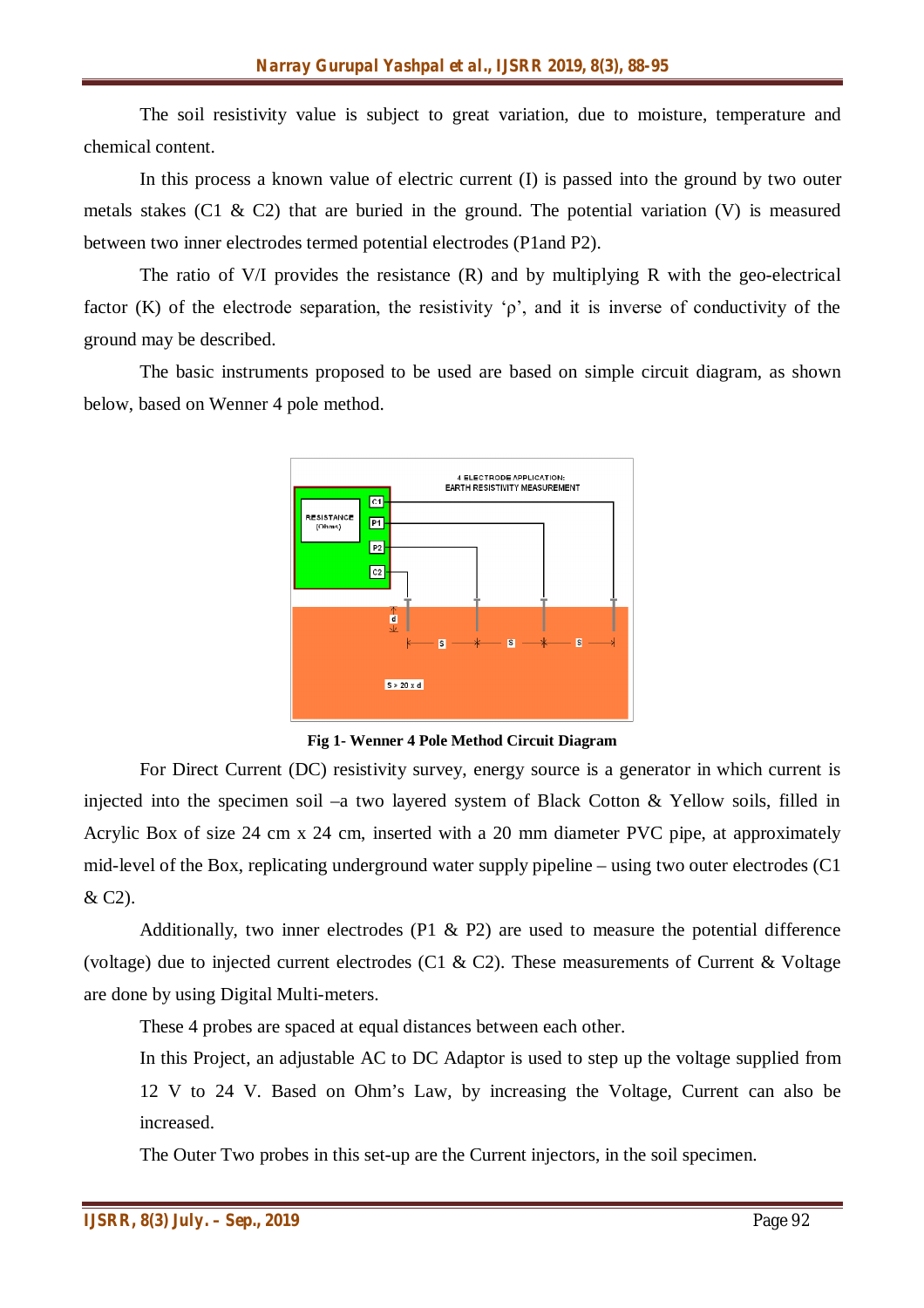Whereas, the Inner Two probes are the receiver electrodes, which measure the potential difference of voltage, as current is injected into the specimen soil.

In this case, the specimen soil – two layered Black Cotton  $+$  Yellow soils - acts as the Resistor. Hence, the application of Resistivity Survey Principle is attained.

#### **4. RESULTS AND ANALYSIS**

The specimen soil is a mixture (of Yellow & Black Cotton Soil) to match the existing site conditions under study.

Initially, Resistivity readings are recorded when the specimen soil is totally dry.

Post recording of these observations, the inserted PVC pipelines are made to progressively leak by puncturing them with holes of increasing diameters.

This results in a separate sheet of observations, when the specimen soil is made moist, due to leaking and seeping water (as in the case of leaking underground pipeline).

The results of this study will effectively showcase the workability of the use of Electrical Resistivity Principle in detecting the seepages of Shallow Ground.

Study of this working model shall be helpful to evaluate the effects of contamination on the electrical resistivity of the sample soil by changing the fluid content with various combinations of piped water.

The study undertaken will assess whether due to leakage of piped water, the resistivity decreases appreciably with increasing fluid content.

Based on the findings of this research, we shall evaluate the possibility of concluding that, whether electrical resistivity method is a viable option for the detection and quantification of various permeating/pore fluids infiltrating sand and other landfill foundation geo-materials.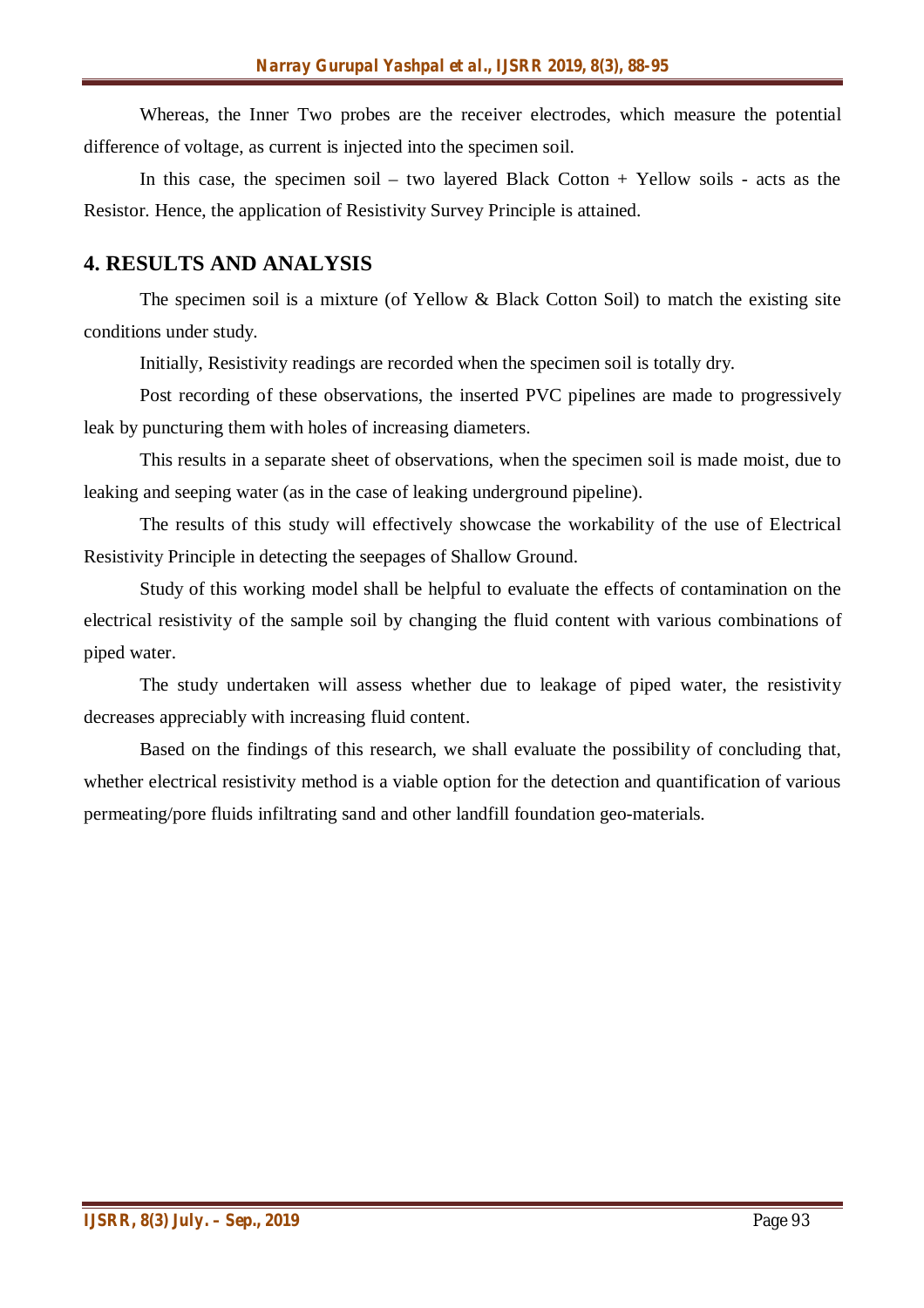### **5. CONCLUSIONS**

#### **Table 1 below Lists the Resistivity Readings When the Model is Run in Dry State**.

| Battery Voltage -             |                 | $12.34$ mV + $15.23$ mV + $18.43$ mV                                       |                   |                  |                     |  |  |
|-------------------------------|-----------------|----------------------------------------------------------------------------|-------------------|------------------|---------------------|--|--|
| Electrode spacing S (meter) - |                 | 0.08                                                                       |                   |                  |                     |  |  |
| 2 Layered Soil nature -       |                 | <b>Dry</b> (Black Cotton Soil + Yellow Cotton Soil; $0.125$ mm thick each) |                   |                  |                     |  |  |
| Traverse                      | Voltage without | Voltage with                                                               | <b>Battery</b>    | $R = (V1-V0)/I$  | $rho = 2\pi SR$     |  |  |
| Coordinates                   | Battery V0 (mV) | Battery V1 (mV)                                                            | current I<br>(mA) | Resistance (ohm) | Resistivity (ohm-m) |  |  |
| $V = 12.34 V$                 | $-19$           | 116                                                                        | 0.05              | 2700             | 1356                |  |  |
|                               | $-26$           | 111                                                                        | 0.05              | 2740             | 1377                |  |  |
|                               | $-23$           | 113                                                                        | 0.05              | 2720             | 1367                |  |  |
| $V = 15.23 V$                 | $-32$           | 103                                                                        | 0.06              | 2250             | 1130                |  |  |
|                               | $-37$           | 101                                                                        | 0.06              | 2300             | 1156                |  |  |
|                               | $-33$           | 104                                                                        | 0.06              | 2283             | 1147                |  |  |
| $V = 18.43 V$                 | -41             | 94                                                                         | 0.07              | 1929             | 969                 |  |  |
|                               | $-42$           | 92                                                                         | 0.07              | 1914             | 962                 |  |  |
|                               | $-44$           | 93                                                                         | 0.07              | 1957             | 983                 |  |  |

**Table 2 below Lists the Resistivity Readings when the Model is Fed with Water & Leakage Occurs.**

| <b>Battery Voltage -</b>              |                                                  | $12.34 \text{ mV} + 15.23 \text{ mV} + 18.43 \text{ mV}$                    |                   |                         |                            |  |
|---------------------------------------|--------------------------------------------------|-----------------------------------------------------------------------------|-------------------|-------------------------|----------------------------|--|
| Electrode spacing S (meter) -         |                                                  | 0.08                                                                        |                   |                         |                            |  |
| 2 Layered Soil nature -               |                                                  | Wet (Water flows $@$ 1 liter/min $&$ leaks through two 5 mm diameter holes. |                   |                         |                            |  |
| <b>Traverse</b><br><b>Coordinates</b> | <b>Voltage without</b><br><b>Battery V0 (mV)</b> | <b>Voltage with</b>                                                         | <b>Battery</b>    | $R = (V1-V0)/I$         | $rho = 2\pi SR$            |  |
|                                       |                                                  | <b>Battery V1</b><br>(mV)                                                   | current I<br>(mA) | <b>Resistance (ohm)</b> | <b>Resistivity (ohm-m)</b> |  |
| $V = 12.34 V$                         | $-28$                                            | 73                                                                          | 0.05              | 2020                    | 1015                       |  |
|                                       | $-33$                                            | 66                                                                          | 0.05              | 1980                    | 995                        |  |
|                                       | $-43$                                            | 59                                                                          | 0.05              | 2040                    | 1025                       |  |
| $V = 15.23 V$                         | $-54$                                            | 45                                                                          | 0.06              | 1650                    | 829                        |  |
|                                       | -66                                              | 35                                                                          | 0.06              | 1683                    | 846                        |  |
|                                       | $-59$                                            | 41                                                                          | 0.06              | 1667                    | 837                        |  |
| $V = 18.43$ V                         | $-73$                                            | 22                                                                          | 0.07              | 1357                    | 682                        |  |
|                                       | $-63$                                            | 35                                                                          | 0.07              | 1400                    | 703                        |  |
|                                       | -44                                              | 64                                                                          | 0.07              | 1543                    | 775                        |  |

The appreciable difference (i.e. fall) in the Model's Soil System Resistivity Values, resultant of passage of permeate (i.e. water) is noticed. Hence, it validates our theoretical principle; infiltration of even a small of amount of any of permeate causes an alteration in the electrical properties of geomaterials which can easily be detected by the use of the electrical resistivity method.The above electrical resistivity method is based on the well-established fact that the electrical resistivity of soils is much higher than the electrical resistivity of water, leachates or any liquid effluents.Therefore, Investigation of the electrical resistivity behavior in such cases could assist in the detection and control of contamination (presence of seeping water in our case) in such systems.